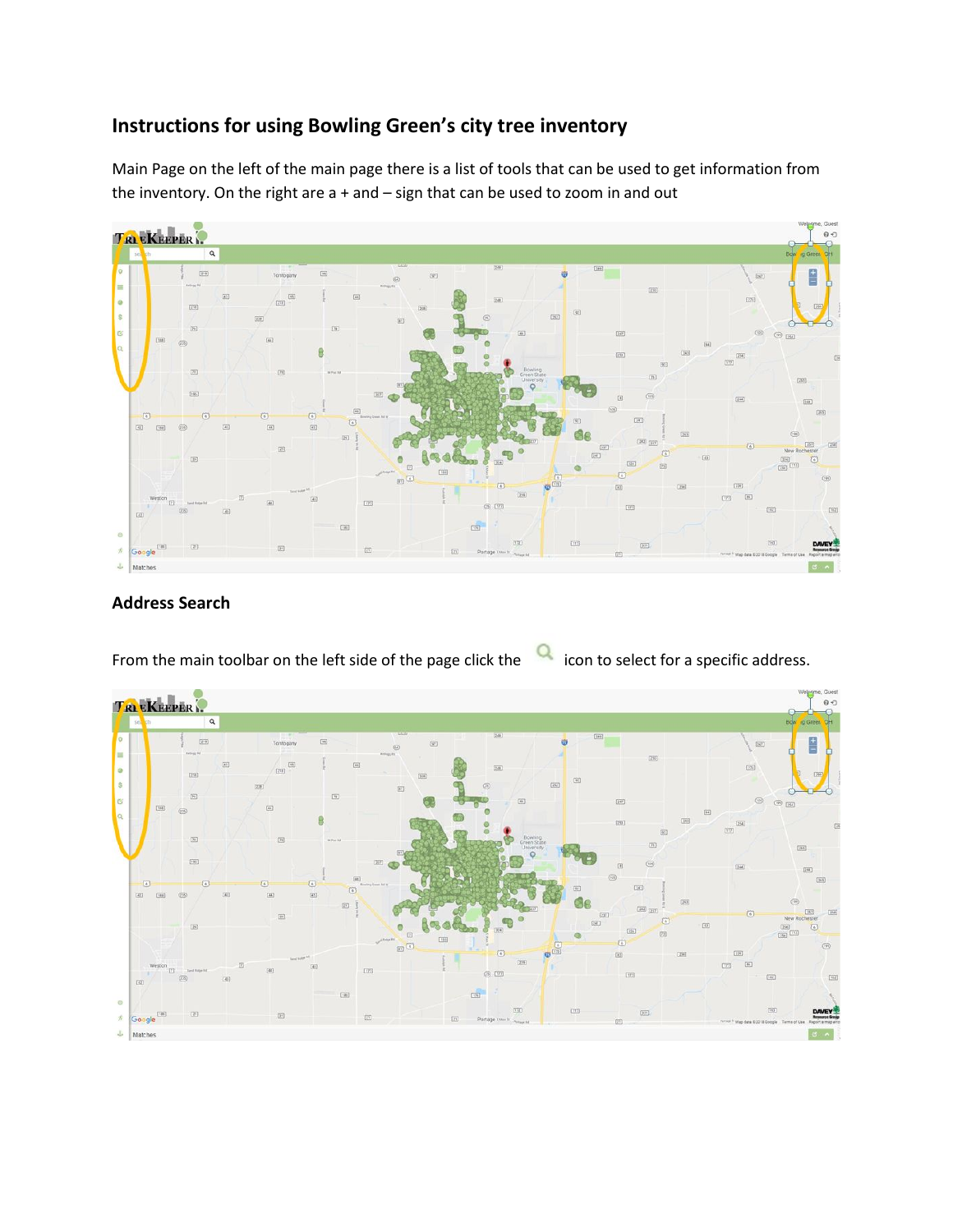Click on the Site button. Enter in the number location of the address underneath the Address heading. If looking for a range of locations on a street, enter the lower value in the top blank and the larger value in the bottom blank. Type and select the street under the Street heading.

| Search                       |                |
|------------------------------|----------------|
|                              | Quick Filters  |
| <b>Clear Form</b>            | <b>Search</b>  |
|                              | <b>Site</b>    |
|                              |                |
| <b>Address</b>               |                |
| 800                          |                |
| 900                          |                |
| <b>Street</b>                |                |
| E POE RD X                   |                |
| <b>ABINGTON LN</b>           | À              |
| ADA AVE                      |                |
| ADAMS ST                     |                |
| ALBERTA CIR<br>Location lype |                |
| Select                       |                |
|                              |                |
|                              |                |
|                              | <b>Species</b> |
|                              |                |
|                              |                |
| <b>Clear Form</b>            | <b>Search</b>  |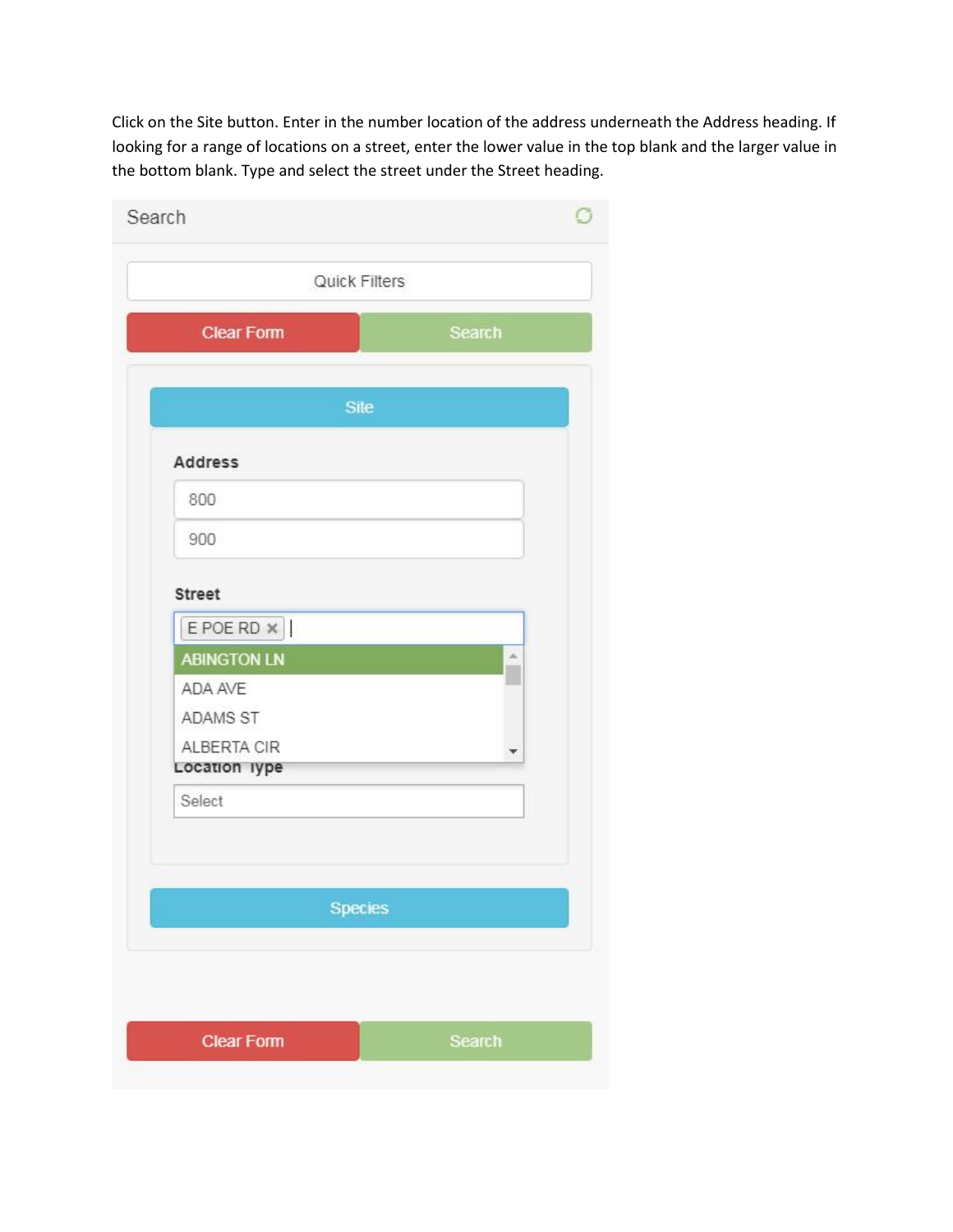## **Map Tools**

Clicking on the icon will let you access tools to manually select trees.



Clicking on the icon will let you manually highlight a grouping of trees from the main map in a rectangular shape. It is possible to select several rectangular groupings of trees from the map.



Clicking on the icon will let you manually highlight a grouping of trees from the main map in a shape selected by the users. It is possible to select several groupings of trees from the map at the same time.

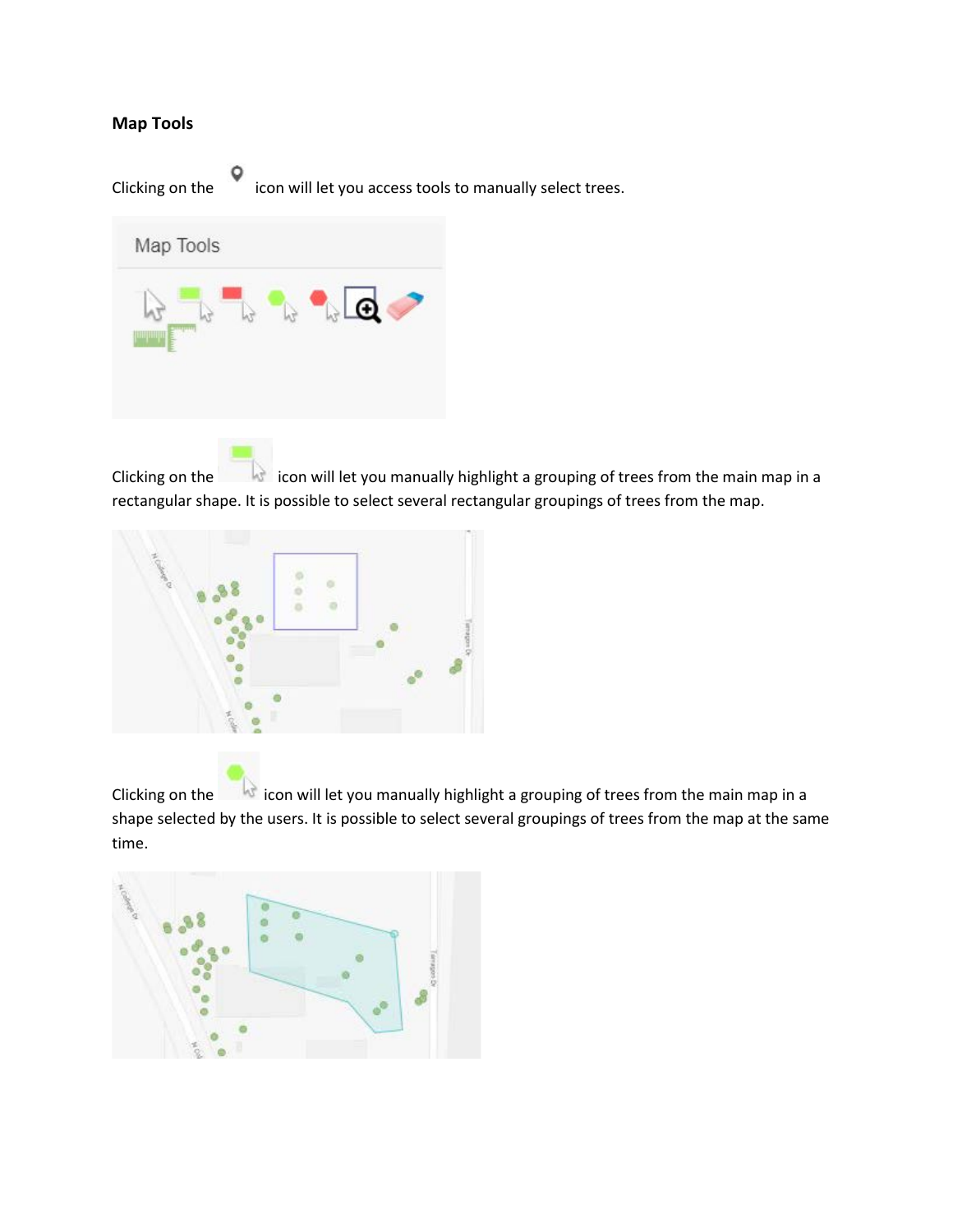| Called O                                  | <b>COOM</b><br>ans.                         |          | anaders De<br>Tamped Dr                                |                                     | <b>C</b> BGSU Avratic<br><b>DAVEY</b><br>Map data 60118 Gargle Terms of Ca<br>Report at |                                |
|-------------------------------------------|---------------------------------------------|----------|--------------------------------------------------------|-------------------------------------|-----------------------------------------------------------------------------------------|--------------------------------|
|                                           |                                             |          |                                                        |                                     |                                                                                         | <b>INFIN</b>                   |
| Anytime Fitness<br>Al-Mar Lanes<br>boogle | Ē<br>Fork View M H P Bd 3<br>Transportation |          |                                                        | $\bullet$<br><b>O</b> BGSU Aviation | ↓ 前<br>7/17/201<br>Map data (60019 Google): Terms of Use : Report a map                 | E<br>G.                        |
| O <sub>0</sub><br>$\circ$                 | Address                                     | - Street | Species<br>W.                                          | $~\vee$ DBH                         | $-$ Area                                                                                | 9 total   0 selected<br>٥<br>面 |
|                                           |                                             |          |                                                        |                                     |                                                                                         |                                |
| ×                                         | 815                                         | E POE RD | Crabapple (MALUS SPECI                                 | 10                                  | E POE RD                                                                                |                                |
|                                           | 815                                         | E POE RD |                                                        | o.                                  | E POE RD                                                                                |                                |
|                                           | 815.                                        | E POE RD | Planting Site, Large (PLAN<br>Honeylocust (GLEDITSIA T | 12.7                                | E POE RD                                                                                |                                |

Click on the upward arrow at the bottom right corner of the page to get a list of trees selected.

Clicking the icon will clear all selected trees.

Clicking on the icon will let you click on a green circle to select an individual tree from the map.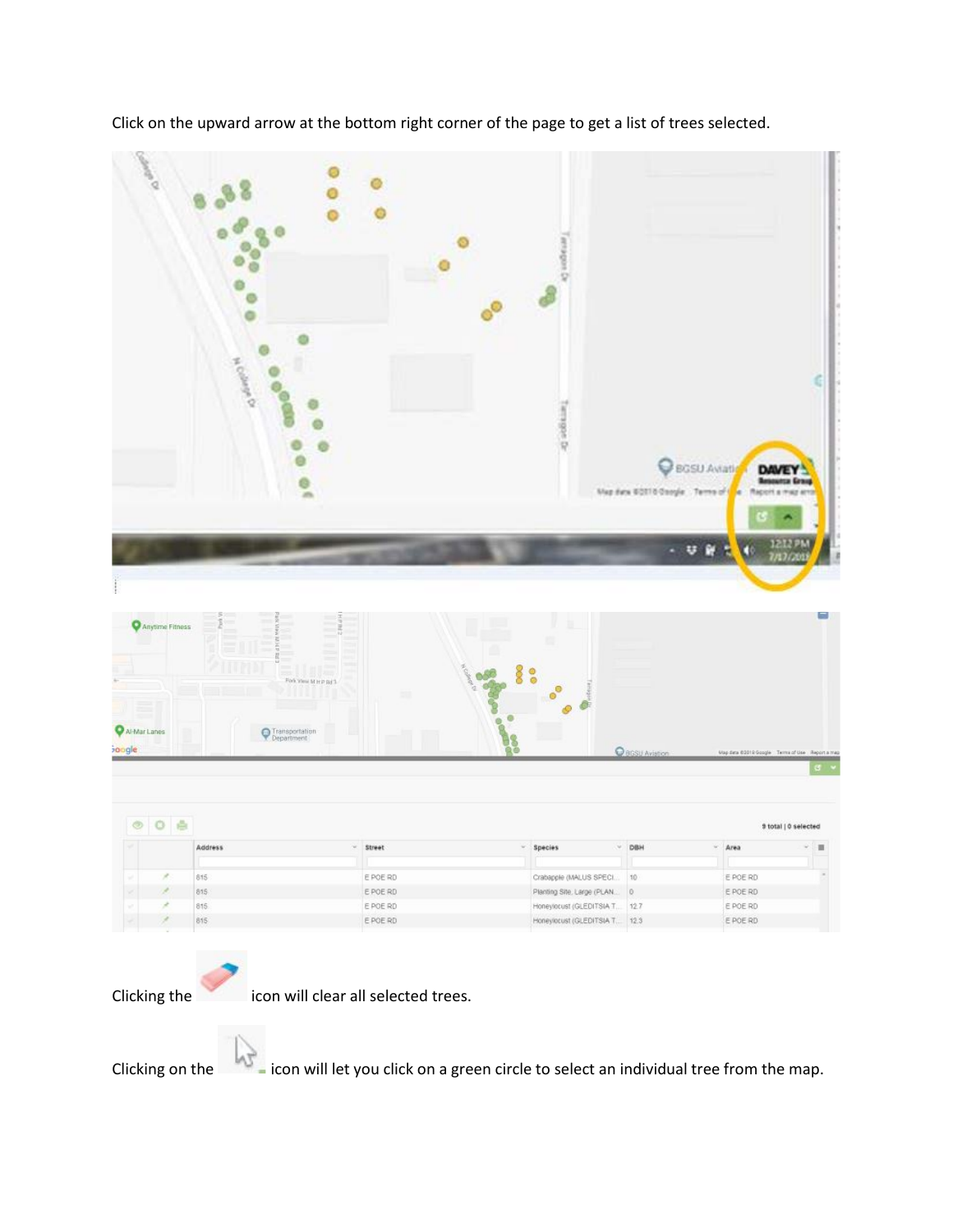|               |                                    | <b>BOWING OTEEN</b> , OH                   |
|---------------|------------------------------------|--------------------------------------------|
|               | Site Information                   | $\boldsymbol{\mathsf{x}}$<br>$\frac{1}{1}$ |
|               | Oak, Northern Pin<br>815 E POE RD, |                                            |
|               | <b>DBH11.5</b><br>AreaE POE RD     |                                            |
|               |                                    |                                            |
| A College Dr  |                                    |                                            |
| $\frac{1}{2}$ |                                    |                                            |
|               | Tarragon Dr                        |                                            |
|               |                                    |                                            |

Clicking the right facing arrow on the pop up will display more information about the tree. The Site tab will show the address and the Species tab will show the tree species and size.

| Site                              |                  | <b>Street Tree</b>      |  |
|-----------------------------------|------------------|-------------------------|--|
| Species                           | Address<br>815   | Street<br>E POE RD      |  |
| No photos available for this site | Area<br>E POE RD | Location Type<br>Street |  |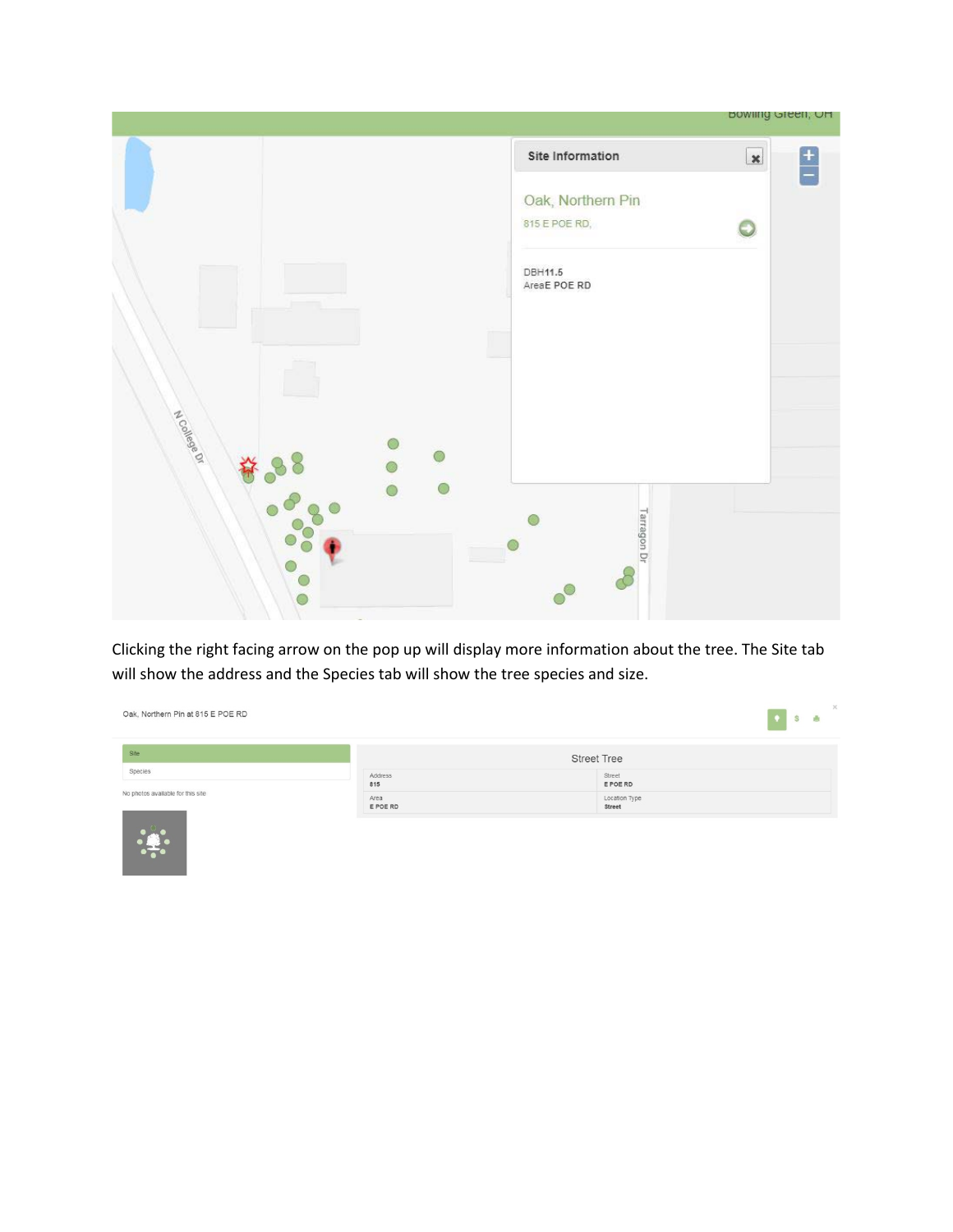Oak, Northern Pin at 815 E POE RD

|                                                                                  |                                                      | Street Tree |  |
|----------------------------------------------------------------------------------|------------------------------------------------------|-------------|--|
| Species:                                                                         | Species<br>Oak, Northern Pin (QUERCUS ELLIPSOIDALIS) | DBH<br>11.5 |  |
| o photos available for this site<br>2020 10:00 Hot 20 700 HOT TV 10:00 HOT A . 0 | Cultivar<br>NORTHERN PIN                             |             |  |
| $\overline{\phantom{a}}$                                                         |                                                      |             |  |

兩

 $|0\rangle$   $|8\rangle$   $|6\rangle$ 



Clicking on the icon will show the environmental tree benefits for the individual tree.

Oak, Northern Pin at 815 E POE RD

|                                                                                 | Tree Benefits Information                                                   |
|---------------------------------------------------------------------------------|-----------------------------------------------------------------------------|
|                                                                                 | <b>Tree Benefits</b>                                                        |
| Total Yearly Eco Benefits<br>\$77.57                                            | Water Benefits<br>\$8.81<br>325.12 gal saved                                |
| Greenhouse Gas Benefits<br>\$0.29<br>18.66 lbs avoided<br>20.36 lbs sequestered | <b>Energy Benefits</b><br>\$33.77<br>159.28 kWh saved<br>22.12 Therms saved |
| Air Quality Benefits<br>\$0.53<br>0 lbs saved                                   | Property Benefits<br>\$34.18<br>141.28 leaf surface area                    |

To view the combined environmental tree benefits for all city trees in Bowling Green use either the

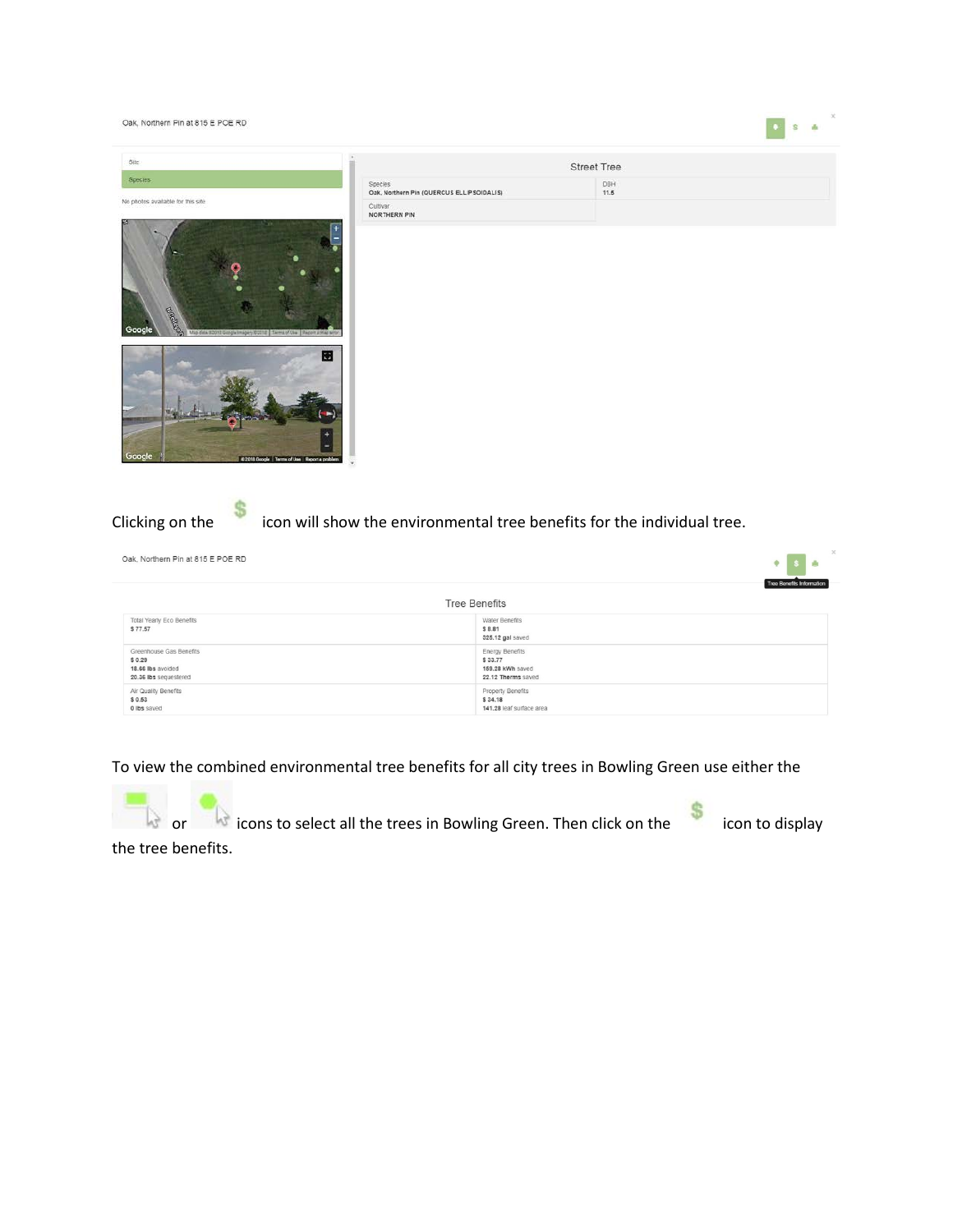

## **Layer View**

To change the view map so that it displays using Google Satellite click on the  $\equiv$  icon and select the Google Satellite base layer.